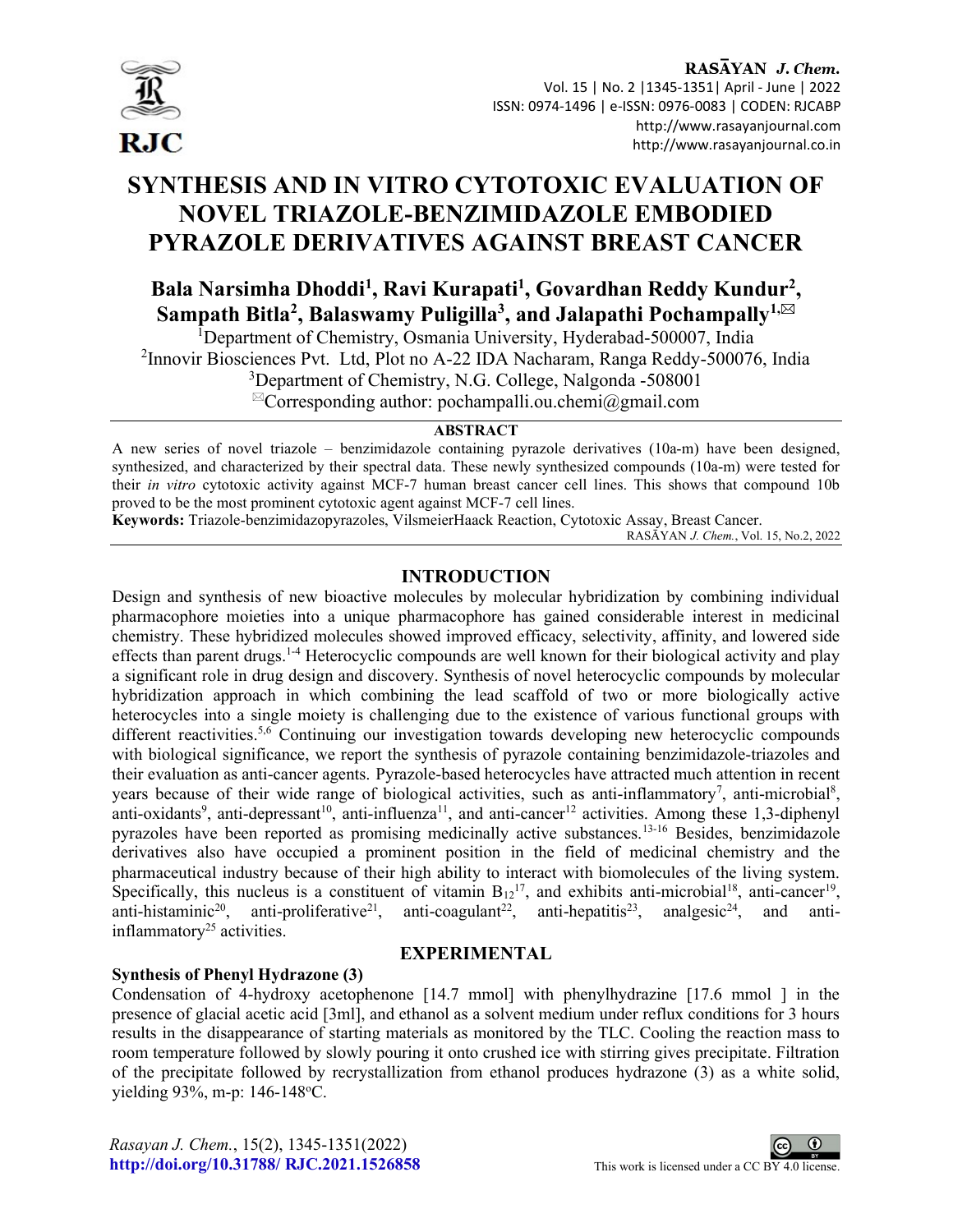#### RASAYAN J. Chem. Vol. 15 | No. 2 |1345-1351| April - June | 2022

#### Synthesis of 3-(4-hydroxyphenyl)-1-phenyl-1H-pyrazole-4-carbaldehyde (4)

To an oven-dried R.B flask was charged with hydrazone 3 [4.4 mmol] in dry DMF [10ml] to this POCl<sup>3</sup> [5ml] was added dropwise over a period of 5 minutes. Stirring was continued at  $100^{\circ}$ C for 12 hours, followed by distillation of POCl<sub>3</sub> under reduced pressure, the addition of this reaction mass slowly to crushed ice with stirring gives the solid material. Filtration followed by drying the solid material gives the pyrazole aldehyde a Light yellow solid, yield:  $85\%$ , m.f:  $C_{16}H_{12}N_2O_2$ , m.p:  $148-150\degree C$ , (IR neat, Vmax, cm<sup>-1</sup>): 3558(O-H), 1730(C=O). <sup>1</sup>H NMR data (400 MHz, CDCl<sub>3</sub>,  $\delta$  ppm): 9.53 (s, 1H), 7.92 (s, 1H), 7.36-6.80(m,9H), 5.23(s,1H). <sup>13</sup>C NMR (100 MHZ, CDCl3, δ ppm): 191.5, 157.5, 152.3, 140.0, 130.3, 129.8, 128.6, 128.4, 128.0, 125.7, 121.2, 121.0, 138.2, 137.1, 107.5. Mass: ESI-MS: m/z = 265[M+H]<sup>+</sup>.

#### Synthesis of 1-phenyl-3-(4-(prop-2-ynyloxy) phenyl)-1H-pyrazole-4-carbaldehyde (6)

To a solution of compound 4 [3.7mmol] and  $K_2CO_3$  [12mmol] in acetone was added propargyl bromide [5.5mmol], the reaction mass was stirred under reflux condition for a period of 5 hours. Coolng of reaction mass to RT and passing it through a cotton plug to remove excess  $K_2CO_3$ . Distil off the acetone under reduced pressure gives compound 6 as brown solid, yield: 87%, m.f:  $C_{19}H_{14}N_2O_2$ , m.p: 124-126 °C. (IR neat,  $v_{\text{max}}$ , cm<sup>-1</sup>):2256(C≡C), 1742 (C=O).<sup>1</sup>H NMR data (400 MHz, CDCl<sub>3</sub>,  $\delta$  ppm): 9.50 (s, 1H), 7.84 (s, 1H), 7.37-6.83(m,9H), 4.50(d,2H), 2.55(t, 1H). <sup>13</sup>C NMR (100 MHZ, CDCl3, δ ppm): 190.9, 161.0, 159.9, 140.5, 130.5, 130.3, 129.1, 128.5, 126.5, 125.4, 120.8, 120.5, 108.5, 79.9, 77.5, 59.0,. Mass: ESI-MS:  $m/z = 303$  [M+H]<sup>+</sup>.

#### General Procedure for the Synthesis of Compounds 8a-c

To a solution of alkyne compound 6 and phenyl azide (7a-c) in acetonitrile was added copper turnings [10mol], CuSO<sub>4</sub> solution [0.5mL, 1M] and sodium ascorbate [10mol]. The reaction mixture was refluxed at 65°C for 4-6 hours. After completion of the reaction [monitored by TLC], the reaction mixture was filtered through the celite bed to remove the undissolved materials. Later, the solvent was removed on a rotary evaporator under reduced pressure. Extraction of the reaction mixture using ethyl acetate and water followed by purification with column chromatography over 60-120 silica gel gives the traizole derivatives (8a-c) in 60-75% yields. Spectral data of compound (8a) Brown solid, yield:  $72\%$ , m.f.: $C_25H_19N_5O_2$ , m.p.: 130-132 °C. (IR neat,  $v_{\text{max}}$ , cm<sup>-1</sup>): 1730 (C=O).<sup>1</sup>H NMR data (400 MHz, CDCl<sub>3</sub>,  $\delta$  ppm): 9.60 (s, 1H), 7.85 (s,1H),7.66 (s,1H),7.38-6.82(m,14H), 5.54 (d,2H). <sup>13</sup>C NMR (100 MHZ, CDCl3, δ ppm): 191.0, 160.7, 150.4, 146.0, 140.1, 131.5, 129.9, 129.5, 128.9, 128.5, 128.1, 127.8126.8, 125.7, 121.5, 120.8, 115.6, 114.9, 108.7, 68.7 . Mass: ESI-MS:  $m/z = 422$  [M+H]<sup>+</sup>.

### General Procedure for the Synthesis of Compounds (10a-m)

To a solution of aldehyde compounds (8a-c) and orthophenylene diamine derivatives (9a-d) in CHCl<sub>3</sub> was added a catalytic amount [0.01mol] of acetic acid, and the reaction was continued at room temperature overnight. After completion of the reaction, the reaction mixture was diluted with 15ml of CHCl<sub>3</sub> and 20 ml of water. The separated and collected chloroform layer is washed with sodium bicarbonate solution to remove the traces of acetic acid. Later the combined organic layers are extracted with brine solution. Drying the organic layers over anhydrous  $Na<sub>2</sub>SO<sub>4</sub>$  followed by evaporation under reduced pressure gave the crude reaction mass. Purification of the crude compounds on silica gel column chromatography (60- 120 mesh) using EtOAc/Hexane as eluents gave compounds 10a-m with 74-89% yield.

#### 2-(3-(4-((1-(2,4-dichlorophenyl)-1H-1,2,3-triazol-4-yl)methoxy)phenyl)-1-phenyl-1H-pyrazol-4-yl)- 1H-benzo[d]imidazole 10(a)

White solid, yield: 74%, m.f.: C<sub>31</sub>H<sub>21</sub>Cl<sub>2</sub>N<sub>7</sub>O, m.p.:156-158°C. (IR neat, v<sub>max</sub>, cm<sup>-1</sup>): 2980, 2833, 2790, 1710, 1620, 1550, 1470, 1250, 1120, 985. <sup>1</sup>H NMR data (400 MHz, CDCl3, δ ppm): 8.56 (s,1H), 8.22 (s,1H),7.91 (s,2H),7.71-7.55(m,8H),7.31 (d, J=16.2 Hz, 6H), 6.73-6.68 (m,1H), 4.96 (d,2H). <sup>13</sup>C NMR (100 MHZ, CDCl3, δ ppm): 152.6, 149.4, 144.0, 142.3, 140.8, 138.2, 137.1, 136.3, 134.4, 134.3, 133.4, 131.8, 127.7, 126.8, 125.7, 124.4, 123.6, 119.5, 66.3. Mass: ESI-MS: m/z = 579 [M+H]<sup>+</sup>.

### 5-chloro-2-(3-(4-((1-(2,4-dichlorophenyl)-1H-1,2,3-triazol-4-yl)methoxy)phenyl)-1-phenyl-1Hpyrazol-4-yl)-1H-benzo[d]imidazole(10b)

White solid, yield: 79%, m.f.: C<sub>31</sub>H<sub>20</sub>Cl<sub>3</sub>N<sub>7</sub>O, m.p.:160-162°C. (IR neat, v<sub>max</sub>, cm<sup>-1</sup>): 2890, 2820, 2750, 1720, 1610, 1540, 1500, 1250, 1120, 996. <sup>1</sup>H NMR data (400 MHz, CDCl3, δ ppm): 8.53 (s,1H), 8.02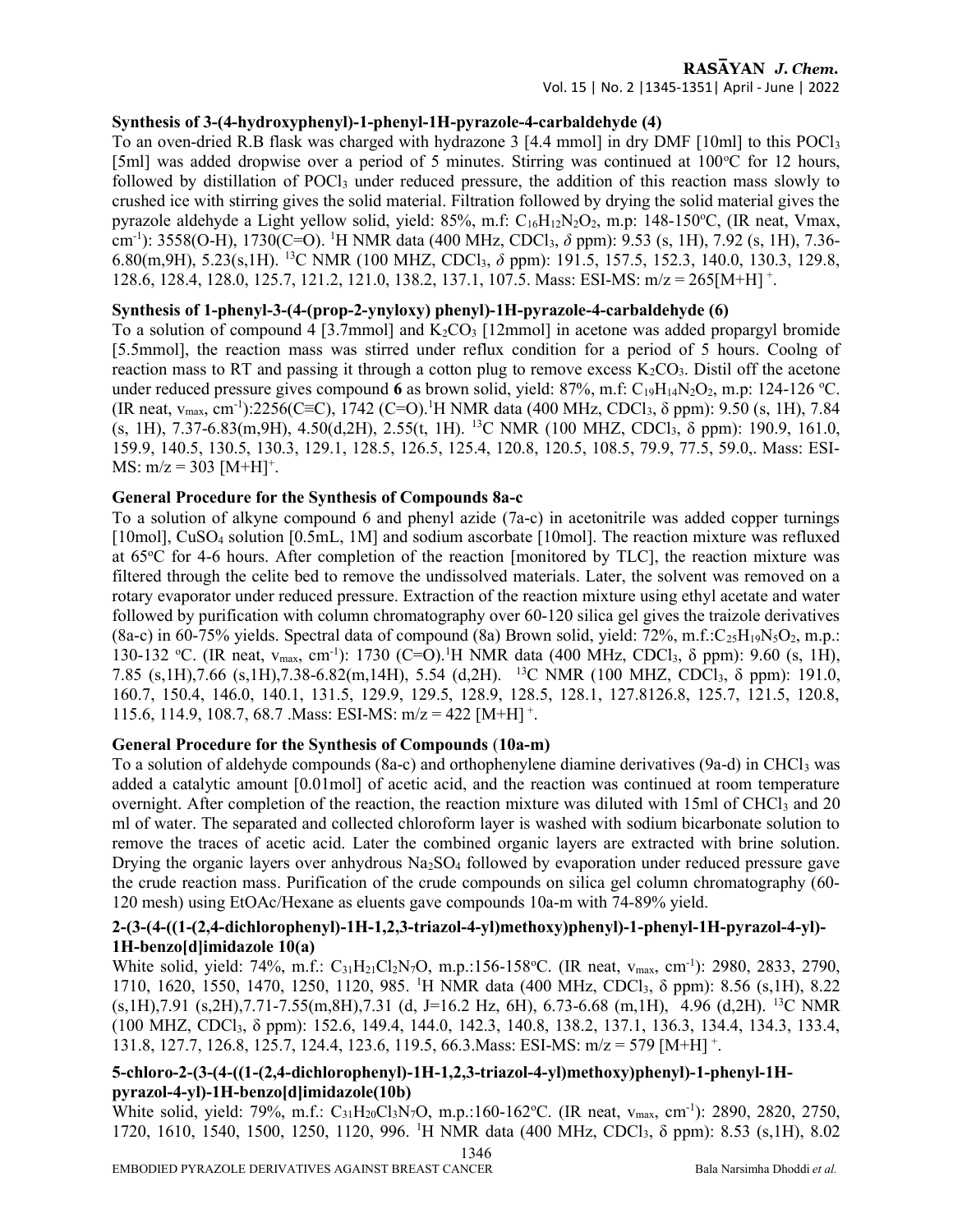(s,1H),7.86(s,2H), 7.74 (d, J=8.5 Hz, 2H), 7.59 (dd, J=5.9, 2.5 Hz, 5H), 7.47 (s,2H), 7.32 (t, J=7.0 Hz, 2H), 7.21 (s, 2H), 7.01 (s, 2H), 5.23 (s, 2H). <sup>13</sup>C NMR (100 MHZ, CDCl<sub>3</sub>, δ ppm): 155.2, 152.6, 144.0, 142.3, 140.8, 139.7, 138.2, 137.1, 136.3, 134.3, 131.8, 127.7, 126.8, 125.7, 124.4, 123.6, 119.5, 66.3. Mass: ESI-MS:  $m/z = 612$  [M+H]<sup>+</sup>.

#### 2-(3-(4-((1-(2,4-dichlorophenyl)-1H-1,2,3-triazol-4-yl)methoxy)phenyl)-1-phenyl-1H-pyrazol-4-yl)- 5-methyl-1H-benzo[d]imidazole (10c)

White solid, yield: 77%, m.f.:  $C_{32}H_{23}Cl_2N_7O$ , m.p.:154-156 °C.(IR neat,  $v_{\text{max}}$ , cm<sup>-1</sup>): 2980, 2910, 2860, 1730, 1620, 1580, 1520, 1250, 1140, 985. <sup>1</sup>H NMR data (400 MHz, CDCl3, δ ppm): 8.55 (s,1H), 8.08 (s,1H),7.88(d, J=12.5 Hz, 3H), 7.74 (d, J=8.5 Hz, 1H), 7.62-7.54(m,5H), 7.47(s,2H), 7.41-7.28(m,2H), 7.21(s,1H), 7.01 (s,2H), 5.23 (s,2H), 2.08 (s,3H),. <sup>13</sup>C NMR (100 MHZ, CDCl3, δ ppm): 155.8, 152.2, 147.5, 145.8, 138.9, 135.8, 134.0, 133.0, 131.5, 129.6, 129.4, 127.1, 122.2, 119.5, 118.9, 114.7, 61.4, 21.5. Mass: ESI-MS:  $m/z = 592$  [M+H]<sup>+</sup>.

#### 2-(3-(4-((1-(3,4-dimethylphenyl)-1H-1,2,3-triazol-4-yl)methoxy)phenyl)-1-phenyl-1H-pyrazol-4-yl)- 1H-benzo[d]imidazole (10d)

White solid, yield: 80%, m.f.: C<sub>33</sub>H<sub>27</sub>N<sub>7</sub>O, m.p.:158-160°C. (IR neat, v<sub>max</sub>, cm<sup>-1</sup>): 2945, 2913, 2820, 1720, 1640, 1540, 1500, 1250, 1115, 1010. <sup>1</sup>H NMR data (400 MHz, CDCl3, δ ppm): 8.48 (s,1H), 7.98(d, J=6.7 Hz, 2H), 7.55(s,1H), 7.47-7.40(m, 9H), 7.34-7.30(m,2H),7.14 (d, J=7.7 Hz, 1H), 6.92 (d, J=6.6 Hz, 2H), 5.58 (s,1H), 5.15 (s, 2H), 2.37 (s,3H), 2.34 (s,3H). <sup>13</sup>C NMR (100 MHZ, CDCl3, δ ppm): 158.6, 158.3, 151.1, 150.3, 144.5, 139.3, 136.9, 129.7, 129.5, 129.2, 128.9, 127.2, 126.5, 125.3, 123.6, 121.0, 120.6, 119.2, 118.7, 115.7, 114.9, 110.9, 63.0, 22.6, 17.6. Mass: ESI-MS: m/z = 538 [M+H]<sup>+</sup>.

#### 5-chloro-2-(3-(4-((1-(3,4-dimethylphenyl)-1H-1,2,3-triazol-4-yl)methoxy)phenyl)-1-phenyl-1Hpyrazol-4-yl)-1H-benzo[d]imidazole(10e)

White solid, yield: 78%, m.f.:  $C_{33}H_{26}CIN_7O$ , m.p.:152-154°C. (IR neat,  $v_{\text{max}}$ , cm<sup>-1</sup>): 2969, 2924, 2852, 1695, 1595, 1535, 1421, 1219, 1080, 995. <sup>1</sup>H NMR data (400 MHz, CDCl3, δ ppm: 8.54 (s,1H), 8.07(d, J=8.1 Hz, 2H), 7.82 (dd, J=10.6, 8.0 Hz, 2H), 7.54 (d, J=7.6 Hz, 2H), 7.43 (dd, J=8.2, 3.8 Hz, 3H),7.35(d, J=14.1 Hz, 3H), 7.27-7.24(m, 3H), 7.15 (s, 2H), 6.82 (s, 2H), 5.37 (s,2H), 5.09 (s, 1H), 2.33 (s,6H). <sup>13</sup>C NMR (100 MHZ, CDCl<sub>3</sub>, δ ppm): 158.6, 154.2, 150.6, 144.1, 138.9, 138.4, 137.8, 134.7, 131.4, 130.6, 130.3, 129.6, 129.4, 127.9, 127.1, 123.5, 122.3, 121.7, 121.2, 119.7, 118.9,117.8, 115.0, 61.7, 19.9, 19.4. Mass: ESI-MS:  $m/z = 572$  [M+H]<sup>+</sup>.

#### 2-(3-(4-((1-(3,4-dimethylphenyl)-1H-1,2,3-triazol-4-yl)methoxy)phenyl)-1-phenyl-1H-pyrazol-4-yl)- 5-methyl-1H-benzo[d]imidazole (10f)

White solid, yield: 81%, m.f.: C<sub>34</sub>H<sub>29</sub>N<sub>7</sub>O, m.p.:150-152°C. (IR neat, v<sub>max</sub>, cm<sup>-1</sup>): 2995, 2910, 2840, 1650, 1575, 1520, 1480, 1220, 1115, 991. <sup>1</sup>H NMR data (400 MHz, CDCl3, δ ppm): 8.09 (s,1H), 7.78(d, J=6.7 Hz, 2H), 7.56(s,1H), 7.48-7.40(m,8H), 7.34-7.30(m,2H), 7.14 (d, J=7.9 Hz, 1H), 6.92 (d, J=6.6 Hz, 2H),5.58 (s,1H), 5.16 (s, 2H), 2.42 (s,3H), 2.37 (s,3H) , 2.34 (s,3H) . <sup>13</sup>C NMR (100 MHZ, CDCl3, δ ppm): 158.7, 150.6, 144.1, 139.0, 138.4, 137.8, 134.7,133.7, 130.7, 130.1, 129.8, 129.5, 127.2, 125.1, 124.7, 121.7, 121.1, 119.0, 117.8, 115.1, 61.8, 21.6, 19.9, 19.4. Mass: ESI-MS: m/z = 552 [M+H]<sup>+</sup>.

#### 2-(3-(4-((1-(3,4-dimethylphenyl)-1H-1,2,3-triazol-4-yl)methoxy)phenyl)-1-phenyl-1H-pyrazol-4-yl)- 5-(trifluoromethyl)-1H-benzo[d]imidazole (10g)

White solid, yield: 80%, m.f.:  $C_{34}H_{26}F_{3}N_7O$ , m.p.:164-166°C. (IR neat,  $v_{\text{max}}$ , cm<sup>-1</sup>): 2965, 2923, 2862, 1651, 1554, 1500, 1475, 1250, 1191, 1012. <sup>1</sup>H NMR data (400 MHz, CDCl3, δ ppm): 8.40 (s,1H): 8.10 (s,1H),7.81(dd, J=4.5,2.1 Hz, 2H), 7.66(s,1H), 7.55-7.43(m,7H), 7.41-7.33(m,3H), 7.04-6.95(m,2H),5.31 (s,1H), 5.16 (s, 2H), 2.35 (s,3H), 2.34 (s,3H). <sup>13</sup>C NMR (100 MHZ, CDCl<sub>3</sub>,  $\delta$  ppm): 159.0,155.6,147.6,138.5,136.5,135.9,130.7,129.6,127.7,125.9,124.1,121.7,119.2,117.8,115.5,115.0,112.1, 61.7,19.9,19.4. Mass: ESI-MS:  $m/z = 606$  [M+H]<sup>+</sup>.

### 2-(1-phenyl-3-(4-((1-phenyl-1H-1,2,3-triazol-4-yl)methoxy)phenyl)-1-phenyl)-1H-pyrazol-4-yl)-1Hbenzo[d]imidazole(10h)

1347 White solid, yield: 81%, m.f.:  $C_{31}H_{23}N_7O$ , m.p.:148-150°C. (IR neat,  $V_{\text{max}}$ , cm<sup>-1</sup>): 2953, 2930, 2852, 1698, 1597, 1531, 1481, 1225, 1099, 1001. <sup>1</sup>H NMR data (400 MHz, CDCl3, δ ppm): 8.10(s,1H), 7.89(s,1H),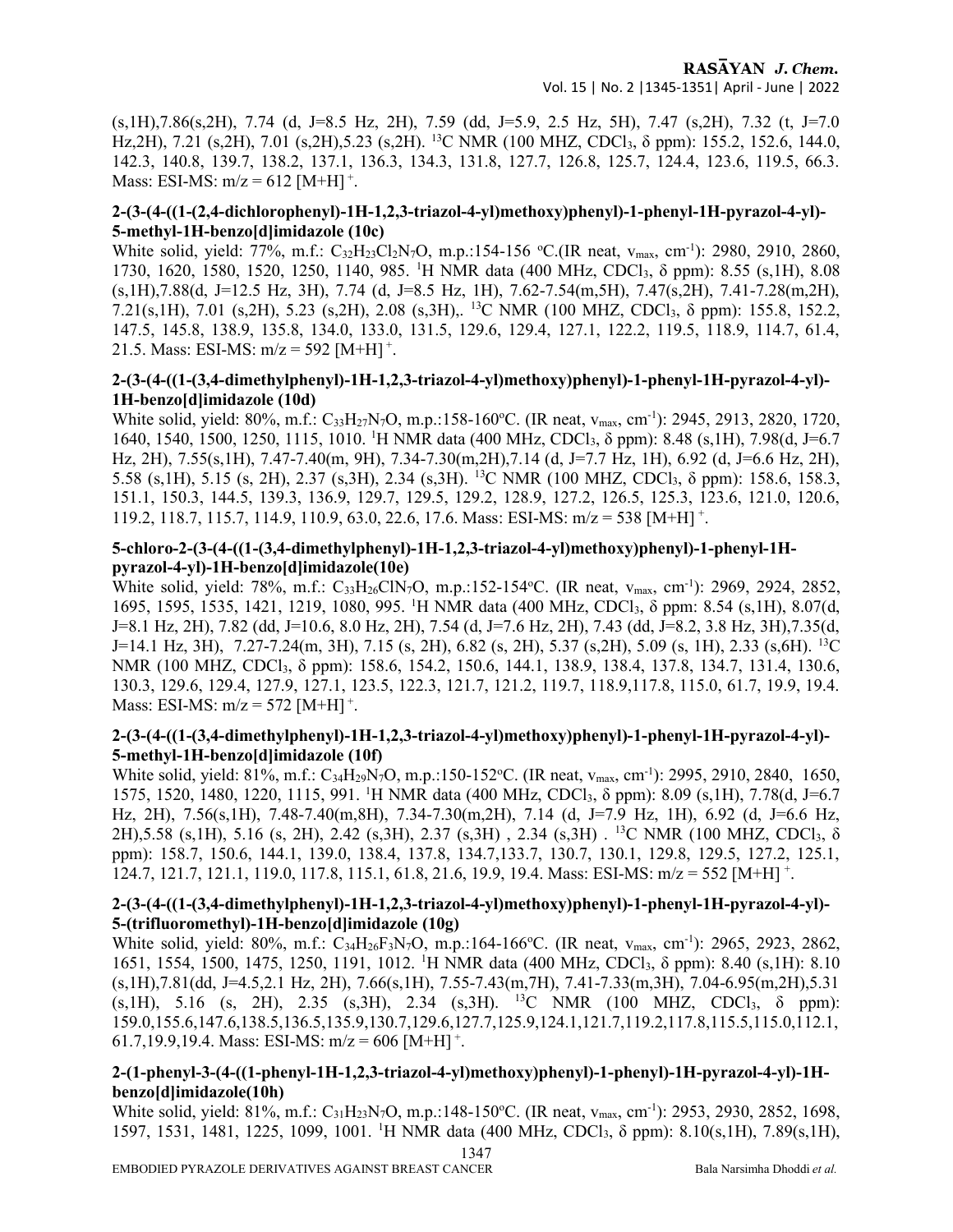7.63(d, J=7.8 Hz, 1H), 7.45 (d, J=7.9 Hz, 1H), 7.30-7.10(m,5H), 7.00-6.85(m,5H), 6.93(d, J=7.4 Hz, 2H), 6.73(d,J=7.5 Hz, 2H), 5.22(s,2H). <sup>13</sup>C NMR(100 MHZ, CDCl3,δ ppm): 156.3, 144.3, 139.8, 137.1, 132.8,131.2, 130.3, 129.3, 128.3, 127.7, 127.0, 126.9, 123.2, 121.6, 120.7, 114.3, 62.6, Mass: ESI-MS:  $m/z = 510$  [M+H]<sup>+</sup>.

#### 2-(3-(4-((1-phenyl-1H-1,2,3-triazol-4-yl)methoxy)phenyl)-1-phenyl)-1H-pyrazol-4-yl)-5- (trifluoromethyl)-1H-benzo[d]imidazole(10i)

White solid, yield: 83%, m.f.:  $C_{32}H_{22}F_{3}N_7O$ , m.p.:140-145°C. (IR neat,  $v_{\text{max}}$ , cm<sup>-1</sup>): 2980, 2873, 2845, 1600, 1555, 1540, 1500, 1319, 1100, 1000. <sup>1</sup>H NMR data (400 MHz, CDCl3, δ ppm) : 8.34(s,1H), 8.08(s,1H), 7.95(s,1H),7.85(d, J=7.9 Hz, 1H), 7.68(d, J=7.5 Hz, 3H), 7.38(dd, J=7.7,3.0 Hz, 7H), 7.28- 7.24(m,3H), 7.14-7.11(m,2H), 6.93(d, J=8.7 Hz, 2H), 5.22(s, 2H). <sup>13</sup>C NMR(100 MHZ, CDCl3, δ ppm): 160.37, 145.9, 139.8, 139.7, 132.8, 131.5, 131.2, 129.9, 128.8, 127.5, 127.3, 126.9, 125.2, 121.7, 121.7, 115.4, 68.3. Mass: ESI-MS:  $m/z = 578$  [M+H]<sup>+</sup>.

#### 2-(3-(4-((1-(2,4-dichlorophenyl)-1H-1,2,3-triazol-4-yl)methoxy)phenyl)-1-phenyl-1H-pyrazol-4-yl)- 5-(trifluoromethyl)-1H-benzo[d]imidazole (10j)

White solid, yield: 85%, m.f.: C<sub>32</sub>H<sub>20</sub>Cl<sub>2</sub>F<sub>3</sub>N<sub>7</sub>O, m.p.:168-173°C. (IR neat, v<sub>max</sub>, cm<sup>-1</sup>): 2987, 2900, 2878, 1700, 1630, 1554, 1510, 1250, 1100. <sup>1</sup>H NMR data (400 MHz, CDCl3, δ ppm): 7.89 (s,1H), 7.70- 7.54(m,3H), 7.40(d, J=6.7 Hz, 2H), 7.30-6.89(m,10H), 6.55 (d, J=6.5 Hz, H), 5.23(s,2H).13C NMR (100  $MHZ, CDCl<sub>3</sub>, \delta, ppm)$ :

158.5,153.6,150.5,148.5,146.1,142.3,140.5,139.5,138.1,137.8,135.5,133.2,130.7,129.7,127.8,125.5,125.0, 122.8,120.3,68.5 Mass: ESI-MS: m/z = 646 [M+H]<sup>+</sup>.

#### 2-(3-(4-((1-phenyl-1H-1,2,3-triazol-4-yl)methoxy)phenyl)-1-phenyl-1H-pyrazol-4-yl)-5-methoy-1Hbenzo[d]imidazole(10k)

White solid, yield:  $81\%$ , m.f:C<sub>32</sub>H<sub>25</sub>N<sub>7</sub>O, m.p.:145-148 °C. (IR neat, v<sub>max</sub>, cm<sup>-1</sup>): 2940, 2910, 2654, 1700, 1620, 1540, 1475, 1250, 1111. <sup>1</sup>H NMR data (400 MHz, CDCl<sub>3</sub>, δ ppm): 8.15 (s,1H), 7.98(d, J=6.2 Hz, 2H), 7.56(s,1H), 7.50-7.30(m,11H), 7.14 (d, J=7.9 Hz, 2H), 6.92 (d, J=6.6 Hz, 2H), 5.58 (s,1H), 5.16(s,2H),

3.80(s,3H).<sup>13</sup>CNMR(100MHZ,CDCl<sub>3</sub>,δppm):160.5,158.6,148.3,138.5,138.3,135.7,135.2,133.7,132.8,130.  $5,129.3,124.5,120.2,118.5,116.7,115.5,63.0,54.2$  Mass: ESI-MS: m/z = 540 [M+H]<sup>+</sup>.

### 2-(3-(4-((1-(2,4-dichlorophenyl)-1H-1,2,3-triazol-4-yl)methoxy)phenyl)-1-phenyl-1H-pyrazol-4-yl)- 5-methoxy-1H-benzo[d]imidazole (10l)

White solid, yield: 89%, m.f.: C<sub>32</sub>H<sub>23</sub>Cl<sub>2</sub>N<sub>7</sub>O<sub>2</sub>, m.p.:158-160°C. (IR neat, v<sub>max</sub>, cm<sup>-1</sup>): 2900, 2870, 1650, 1600, 1550, 1460, 1250, 1120, 980. <sup>1</sup>H NMR data (400 MHz, CDCl3, δ ppm): 8.55 (s,1H), 8.12 (s,1H), 7.96(d, J=11.8 Hz, 3H), 7.68(d, J=9.2 Hz, 1H),7.65-7.34(m,5H),7.20(S,2H), 7.11-7.00(m,2H),6.95 (s, 1H), 6.80 (s,2H), 5.55 (s,2H) , 3.70 (s,3H). <sup>13</sup>C NMR (100 MHZ, CDCl3, δ ppm): 158.6, 156.4, 149.1, 147.1, 140.8, 138.5, 135.0, 134.2, 133.5, 130.5, 129.3, 125.5, 120.4, 119.9, 115.6, 69.8, 57.5 Mass: ESI-MS:  $m/z = 608$  [M+H]<sup>+</sup>.

### 2-(3-(4-((1-(3,4-dimethylphenyl)-1H-1,2,3-triazol-4-yl)methoxy)phenyl)-1-phenyl-1H-pyrazol-4-yl)- 5-methoxy-1H-benzo[d]imidazole (10m)

White solid, yield: 78%, m.f.:  $C_{34}H_{29}N_7O_2$ , m.p.:145-147°C. (IR neat,  $v_{\text{max}}$ , cm<sup>-1</sup>): 2940,2872,1670,1598,1523,1490,1200,1100,1010 <sup>1</sup>H NMR data (400 MHz, CDCl3, δ ppm) : 8.19 (s,1H), 7.90(d, J=6.9 Hz, 2H), 7.80(s,1H), 7.70-7.50(m,9H), 7.44-7.10(m,2H), 7.00 (d, J=7.9 Hz, 1H), 6.85 (d, J=5.8 Hz, 2H), 5.45 (s, 2H), 3.73(s, 3H), 2.35 (s, 3H), 2.20 (s, 3H). <sup>13</sup>C NMR (100 MHZ, CDCl<sub>3</sub>,  $\delta$  ppm): 159.5,153.6,147.3,140.3,139.5,138.9,133.7,131.5,130.5,130.1,128.9,128.5,127.5,124.0,121.5,120.5,118.9, 114.2,58.9,55.7,20.9,19.3 Mass: ESI-MS: m/z = 568 [M+H]<sup>+</sup>.

## RESULTS AND DISCUSSION

Synthesis of the title compounds (10a-m) was accomplished by the synthetic procedure outlined in scheme-1. Initially, condensation of 4-hydroxy acetophenone with phenylhydrazine gives the hydrazone derivative 3. In order to obtain the 1,4-diphenyl substituted pyrazole-4-aldehyde, the hydrazone compound 3 was subjected to a vilsmeier Haack reaction with POCl<sub>3</sub> and DMF. The reaction underwent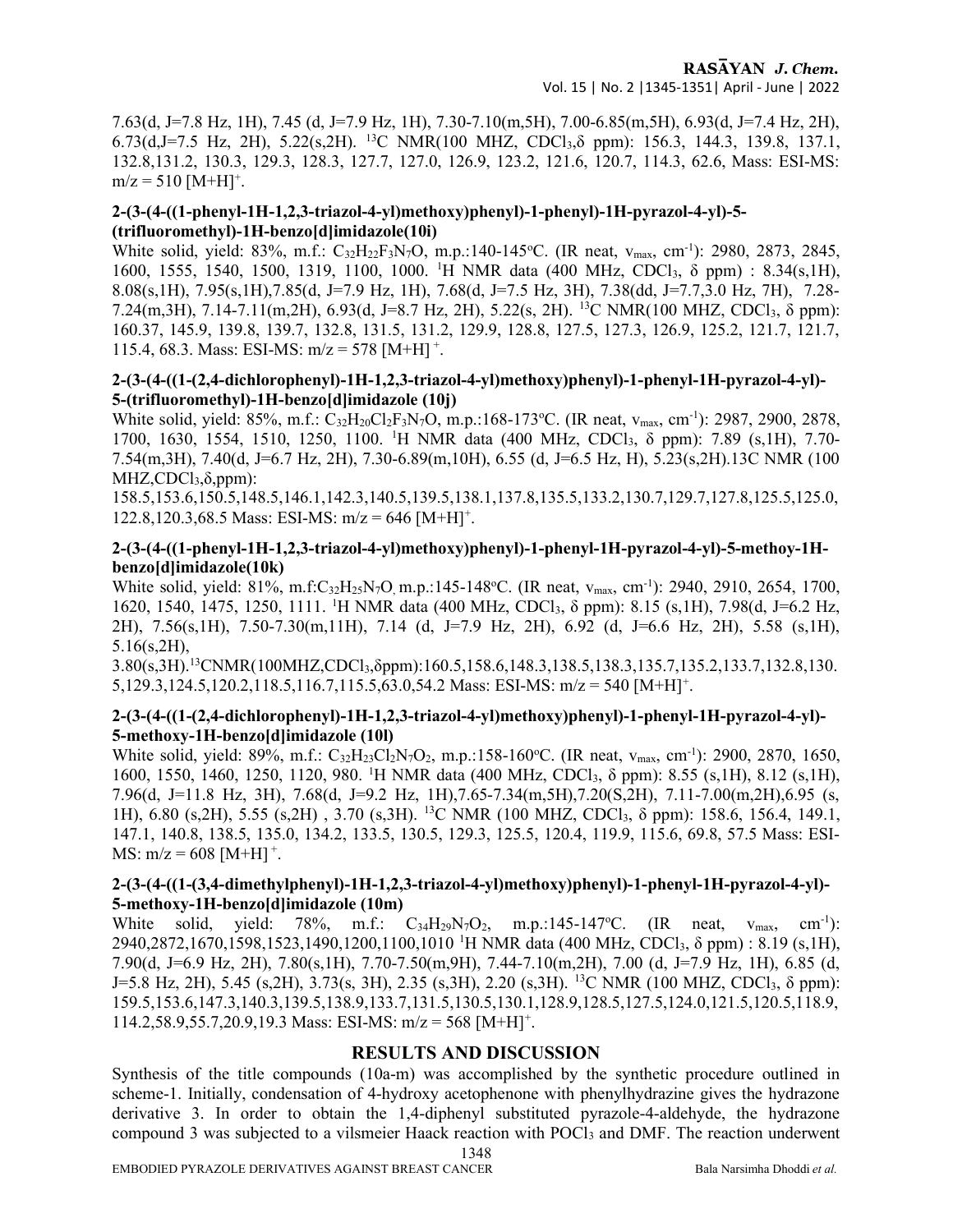# Vol. 15 | No. 2 |1345-1351| April - June | 2022

smoothly to give aldehyde compound 4. The hydroxyl functional group of compound 4 on O-alkylation with propargyl bromide in the presence of  $K_2CO_3$  and acetone under reflux conditions yields the pyrazole derivative 6. 1,3 dipolar cycloaddition of compound 6 with azide (7a-c) under click reaction conditions gives the 1,2,3-triazole compounds (8a-c). The aldehyde functional group present on the pyrazole ring of compounds 8a-c undergoes a cyclization reaction with aromatic orthodiamine compounds 9 a-e to give the targeted benzimidazole compounds 10a-m.



Scheme-1: Synthetic Scheme for the Preparation of Compounds (10a-m)

#### Anticancer Activity-Cytotoxicity Assay

All the newly synthesized triazole–benzimidazole pyrazole derivatives (10a-m) are screened for their in *vitro* cytotoxic activity against human breast MCF -7 cancer cells using MTT colorimetric assay<sup>[26]</sup> using Cisplatin as standard. Cells treated with increasing concentrations of compounds ranging from 2, 5, 10, and 20  $\mu$ g/ml resulted in dose-responsive cellular cytotoxicity data in the form of IC<sub>50</sub> (half-maximal concentration of compound required to inhibit the cellular growth) on MCF-7 cell lines. The results obtained infer an inverse relationship between the drug concentration and cell viability. The experiment was performed in triplicate, and the absorbance determined spectrophotometrically at 620nm was recorded using a microplate reader (Bio-Rad, San Diego, USA). The Cytotoxic studies of triazolebenzimidazole containing pyrazole derivatives (10a-m) against MCF-7 breast cancer cell line are outlined in table-1. In this, the compound (10b) shows better activity than cisplatin at 20  $\mu$ g/ml concentration, whereas the remaining compounds did not show any promising activity compared to cisplatin.

| Table-1:- Cell Viability Data after 48 Hours of Drug Treatment |                            |              |               |               |
|----------------------------------------------------------------|----------------------------|--------------|---------------|---------------|
| Compound                                                       | % Viability of MCF-7 cells |              |               |               |
|                                                                | $2 \mu g/ml$               | $5 \mu g/ml$ | $10 \mu g/ml$ | $20 \mu g/ml$ |
| 10a                                                            | 94.12                      | 89.56        | 85.47         | 80.36         |
| 10 <sub>b</sub>                                                | 75.28                      | 61.38        | 50.58         | 28.75         |
| 10c                                                            | 93.25                      | 86.17        | 72.18         | 59.18         |
| 10d                                                            | 93.26                      | 88.54        | 81.26         | 75.48         |
| 10 <sub>e</sub>                                                | 92.88                      | 87.12        | 81.22         | 72.19         |
| 10f                                                            | 93.65                      | 86.22        | 81.69         | 74.56         |
| 10g                                                            | 81.45                      | 65.38        | 52.44         | 29.68         |
| 10 <sub>h</sub>                                                | 96.81                      | 90.09        | 84.23         | 79.85         |
| 10i                                                            | 91.50                      | 88.53        | 85.50         | 69.80         |
| 10i                                                            | 95.88                      | 87.92        | 80.23         | 78.50         |
| 10k                                                            | 92.33                      | 86.54        | 77.80         | 66.87         |
| 101                                                            | 88.60                      | 78.82        | 70.13         | 65.87         |
| 10 <sub>m</sub>                                                | 90.15                      | 85.32        | 79.90         | 70.12         |
| Cisplatin                                                      | 44.03                      | 41.36        | 38.92         | 29.68         |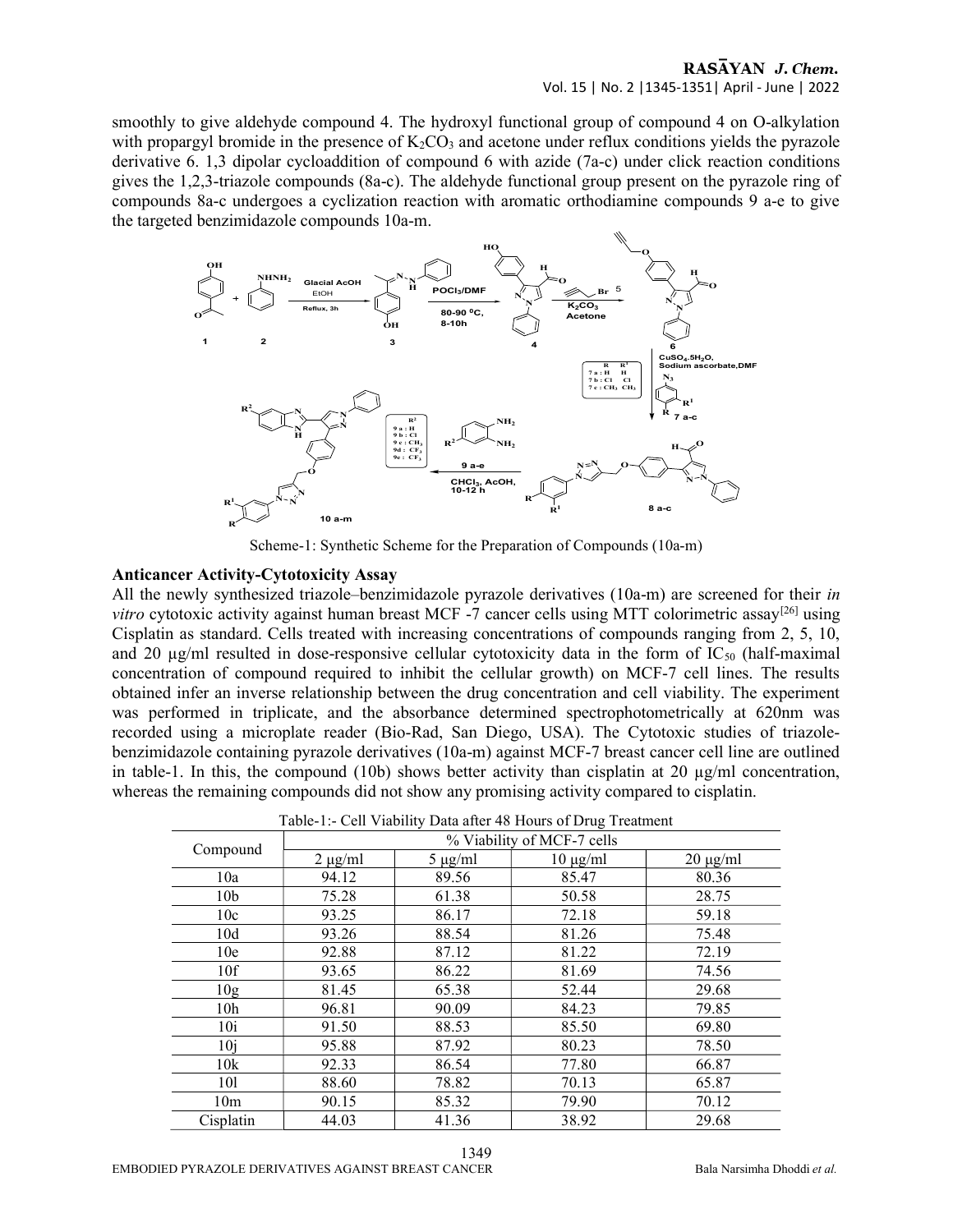#### **CONCLUSION**

In the present work, a series of triazole benzimidazole containing pyrazole compounds (10a-m) were successfully synthesized in good yields using the Vilsmeier Haack reaction and click chemistry approach. The Cytotoxicity assay of the compounds was evaluated; out of this, compound 10b is found to be more active among the tested.

#### ACKNOWLEDGEMENT

The authors thank the analytical support of CFRD (central facilities for research and development), Osmania University, and Hyderabad, India. Research scholars are thank-full to CSIR-NEW DELHI and UGC-SERO for their financial assistance.

#### REFERENCES

- 1. R. Morphy and Z. Rankovic, Journal of Medicinal Chemistry, 48,6523(2005), https://doi: 10.1021/jm058225d
- 2. B. Meunier, Accounts of Chemical Research, 41, 69 (2008), https://doi.org/10.1021/ar7000843
- 3. F. W. Muregi and A. Ishih, Drug Development Research, 71,20(2010), https://doi:10.1002/ddr.20345
- 4. C. Viegas-Junior, A. Danuello, V. D. S. Bolzani, E. J. Barreiroand, C. A. M. Fraga, Current Medicinal Chemistry, 14, 1829(2007), https://doi: 10.2174/092986707781058805
- 5. N.Umapathi, P. Jalapathi, M. Raghavender and B.shankar, Asian Journal of Chemistry, 33, 2341 (2021), https://doi.org/10.14233/ajchem.2021.23320
- 6. B.Shankar, P. Jalapathi , B. Saikrishna, P. Shyam and M. Vijjulatha, Chemistry Central Journal,12, 1(2018), https://doi:10.1186/s13065-017-0364-3
- 7. G. S. Hassan, D. E. Abdel Rahman, E.A. Abdelmajeed, R.H. Refaey, M. A. Salem and Y. M. Nissan, European Journal of Medicinal Chemistry, 171, 332(2019), https://doi.org/10.1016/j.ejmech.2019.03.052
- 8. H. B. Bhatt and S. Sharma, Arabian Journal of Chemistry, 10,1590(2017), https://doi.org/10.1016/j.arabjc.2013.05.029
- 9. R. Nagamallu, B. Srinivasan, M. B. Ningappa and A. K. Kariyappa, Bioorganic & Medicinal Chemistry Letters,26, 690(2016), https://doi:10.1016/j.bmcl.2015.11.038
- 10. Samar S Fatahala , ShahiraNofal , Eman Mahmoud and Rania H Abd El-Hameed, MedicinalChemistry,15, 911(2019), https://doi.org/10.2174/1573406414666181108090321
- 11. Shin-Ru Shih , Tzu-Yun Chu, G. Randheer Reddy, Sung-Nain Tseng, Hsiun-Ling Chen, Wen-Fang Tang, Ming-sian Wu, Jiann-YihYeh, Yu-Sheng Chao, John Ta Hsu, Hsing-Pang Hsieh and Jim-Tong Horng, Journal of Biomedical Science, 17,13(2010), https://doi.org/10.1186%2F1423-0127-17-13
- 12. H. Kumar, D. Saini, S. Jain and N. Jain, European Journal of Medicinal Chemistry, 70, 248(2013), https://doi.org/10.1016/j.ejmech.2013.10.004
- 13. B. Insuasty, A.Tigreros and F. Orozco, Bioorganic & Medicinal Chemistry, 18, 4965(2010), https://doi: 10.1016/j.bmc.2010.06.013
- 14. P. Rathelot , N. Azas, H. El-Kashef, F. Delmas, C. Di Giorgio, P. Timon-David, J. Maldonado and P. Vanelle,European Journal of Medicinal Chemistry, 37,671(2002), https://doi.org/10.1016/s0223- 5234(02)01388-0
- 15. R. C. Khunt, V. M. Khedkar, R. S. Chawda, N. A. Chauhan, A. R. Parikh and E. C. Coutinho, Bioorganic & Medicinal Chemistry Letters,  $22$ ,  $666(2012)$ , https://doi.org/10.1016/j.bmcl.2011.10.059
- 16. P. Khloya , P.Kumar, A. Mittal, N. K. Aggarwal and P. K. Sharma, Organic and Medicinal Chemistry Letters, 3, 9(2013), https://doi: 10.1186/2191-2858-3-9
- 17. V. Höllriegl, L. Lamm, J. Rowold, J. Hörig and P. Renz (1982) Biosynthesisof Vitamin B 12, Archives of Microbiology, 132,155(1982), https://doi.org/10.1007/BF00508722
- 18. S. Madabhushi , K. K. R. Mallu, V. S. Vangipuram , S. Kurva, Y. Poornachandra and C. G. Kumar, Bioorganic & Medicinal Chemistry Letters  $24$ ,  $4822(2014)$ , https://doi.org/10.1016/j.bmcl.2014.08.064